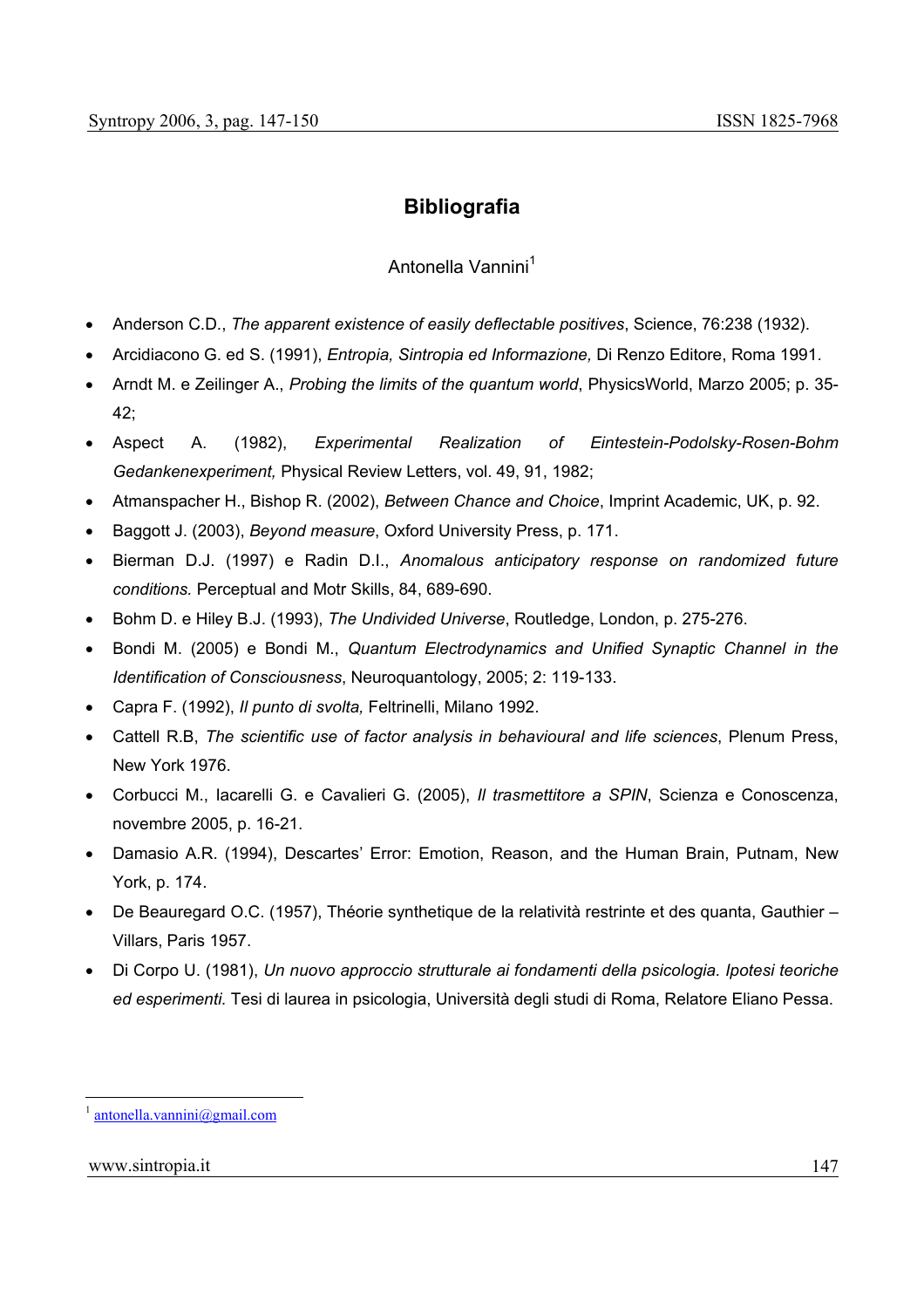- Di Corpo U (1983), *Tentativo di definizione di una teoria dei bisogni*. Tesi di perfezionamento in sociologia e ricerche sociali, Facoltà di Statistica, Università degli studi di Roma, Relatore Vittorio Castellano.
- Di Corpo U. (2005) e Vannini A., *Metodologia relazionale,* Syntropy Journal 2005; 1: 47-68.
- Di Corpo U. (2005), *Database Statistico,* Syntropy Journal, 2005; 2: 1-60.
- Di Corpo U. (2005b), *Prima applicazione della metodologia relazionale,* Syntropy Journal, 2005; 1: 69-75.
- Dirac P. (1928) *The Quantum Theory of the Electron*, Proc. Royal Society, London 117:610-624; 118:351-361.
- Dunne B.J. (1995) e Jahn R., *Consciousness and Anomalous Physical Phenomena,* Princeton University, School of Engineering and Applied Science, Techincal Note PEAR 95004;
- Eddignton A. (1927), *The Nature of the Physical world*, Ann Arbor Paperbacks, University of Michigan Press, Ann Arbor 1958.
- Eddington A. (1935), *New Pathways in Science.* Cambridge Univ. Press 1935.
- Eccles J.C. (1970), *Facing reality,* Springer, New York 1970.
- Einstein A. (1916), *Relatività, esposizione divulgativa,* Universale Bollati Boringhieri, Torino 1967.
- Fantappiè L. (1942), *Principi di una teoria unitaria del mondo fisico e biologico*, Di Renzo Editore, Roma 1991.
- Fantappiè L. (1993), *Conferenze scelte,* Di Renzo Editore, Roma 1993.
- Feynman R.P. (1949), *Theory of positron*, Phys. Rev. 76, p. 749.
- Frautschi S. (1982), *Entropy in an expanding universe*, Science, vol. 217, Aug. 13, 1982, 593-599.
- Freeman W. (2000), *Come pensa il cervello*, Einaudi, Milano 2000.
- Fromm E. (1975), *Avere o essere?,* Mondatori, Milano 1975.
- Galileo Galilei (1979), *Il Saggiatore,* a cura di Libero Sosio, Feltrinelli, Milano 1979.
- Hameroff, S.R. (1982) e Watt R.C., *Information processing in microtubules,* J. Theor. Biol., 98:549- 561.
- Heaviside, O. (1890) *Electromagnetic Theory*, London.
- Heisenberg W. (1928a) *Letter to W. Pauli*, PC, May 3, Vol. 1, p. 443.
- Heisenberg W. (1928b) *Letter to W. Pauli*, PC, July 31, Vol. 1, p. 466.
- Heisenberg W. (1934) *Letter to W. Pauli*, PC, February 8, Vol. 2, p. 279.
- Hotson D.L. (2002), *Dirac's Equation and the Sea of Negative Energy*, Infinite Energy, 43: 2002.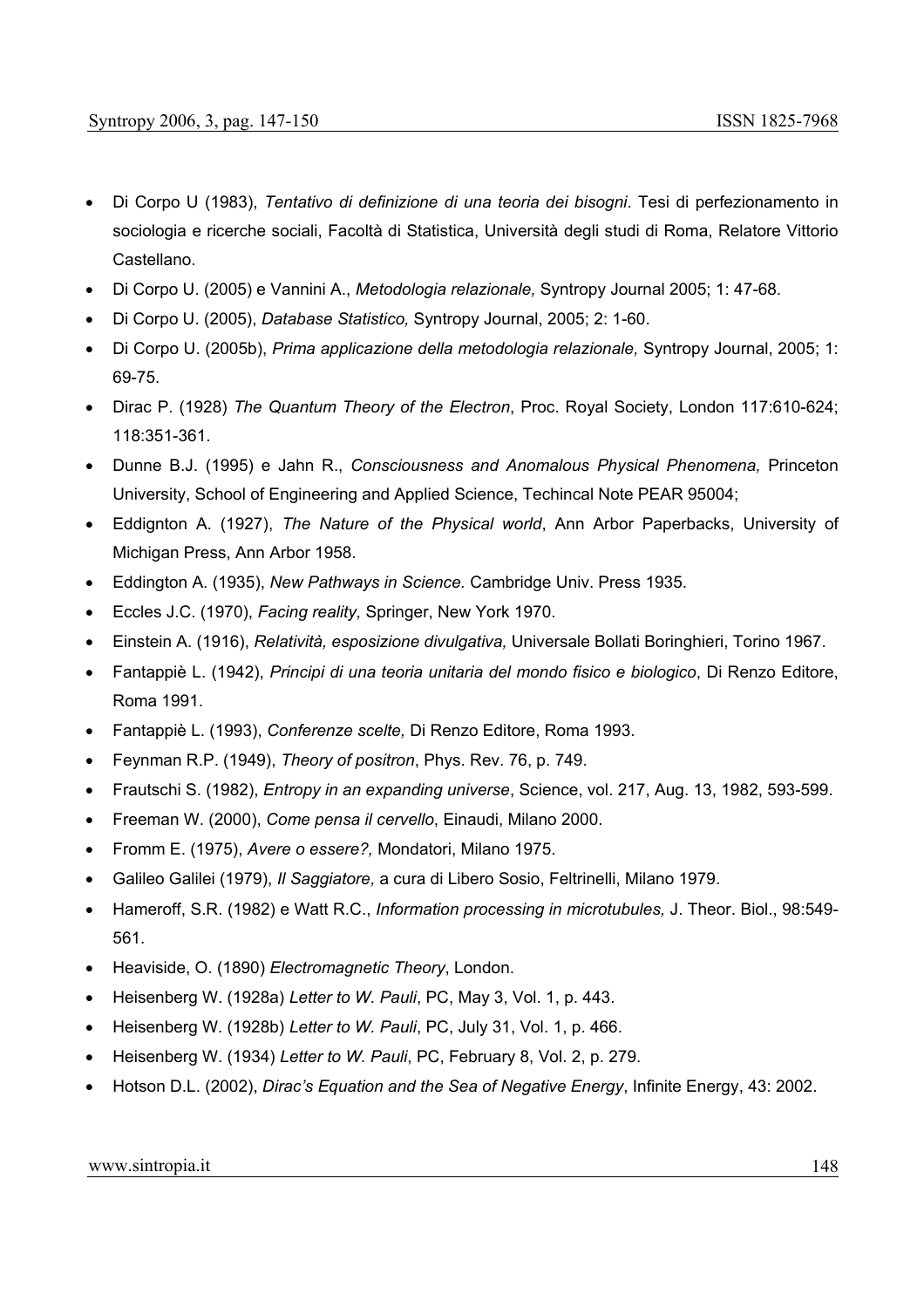- Ioannidis J.P.A. (2005), *Contradicted and Initially Stronger Effects in Highly Cited Clinical Research*, JAMA. 2005; 294: 218-228.
- Jahn R. (1997)., Dunne B.*,Science of Subjective,* Journal of Scientific Exploration, Vol. 11, No. 2, pp. 201–224, 1997.
- Jahn R. (2005) e Dunne B.J., *The Pear Proposition,* Journal of Scientific Exploration, Vol. 19, No. 2, pp. 195-245.
- King C. (1989), *Dual-Time Supercausality* Physics Essays 2/2 128-151.
- King, C. (2003), *Chaos, Quantum-transactions and Consciousness,* NeuroQuantology 2003; 1: 129-162.
- Kuhn, T., *La struttura delle rivoluzioni scientifiche,* Einaudi, Torino, 1978.
- Laplace P.S. (1795), *A philosophical Essay on Probabilities,* Springer-Verlag, New York, 1995.
- Lorenz E. (1963), *Deterministic Nonperiodic Flow*, Journal of the Atmospheric Sciences, 1963, Vol.20, No.2, pp.130-140.
- Luisi Pier Luigi (2003), *Autopoiesis: a review and a reappraisal,* Naturwissenschaften (2003) 90:49–59
- Mac Cormac E.R. (1996), Stamenov M.I., *Fractals of Brain, fractals of mind,* in *Advances in counsciousness research,* Vol.7, John Benjamins Publishing Company, Amsterdam 1996.
- Mandelbrot B.B. (1987), *Gli oggetti frattali*, Einaudi, Torino 1987
- Marcelli D., (2000) Braconnier A., *Adolescenza e psicopatologia*, Masson Editore, 2000.
- McClelland D.C. (1975) *Power: the inner experience*. New York: Halstead.
- Milgram S. (1974), *Obedience to Authority: An Experimental View,* Harpercollins, New York, 1974.
- Monod J. (1974), *Il caso e la necessità*, Oscar Mondatori, Milano.
- Newton I. (1686), *Principi matematici della filosofia naturale*, a cura di A. Pala, UTET, Torino, 1965.
- Newton I. (1704), *Scritti di ottica*, a cura di A. Pala, UTET, Torino 1978.
- Olivetti Belardinelli, M., *La costruzione della realtà,* Bollati Boringhieri Editore, Torino 1991.
- Penrose R. (1989), Isham C., *Quantum Concepts in Space & Time* , Oxford University Press.1989.
- Penrose R. (1999), *The Large, the Small and the Human Mind*, Carmbridge University Press, 1999, Cambridge, UK, p. 132.
- Poli M. (1994), E. Prato Previde, *Apprendere per sopravvivere,* Raffaello Cortina Editore, Milano 1994.
- Prigatano G.P. (1997), Ogano M. e Amakusa B., *A cross-cultural study on impaired self-*